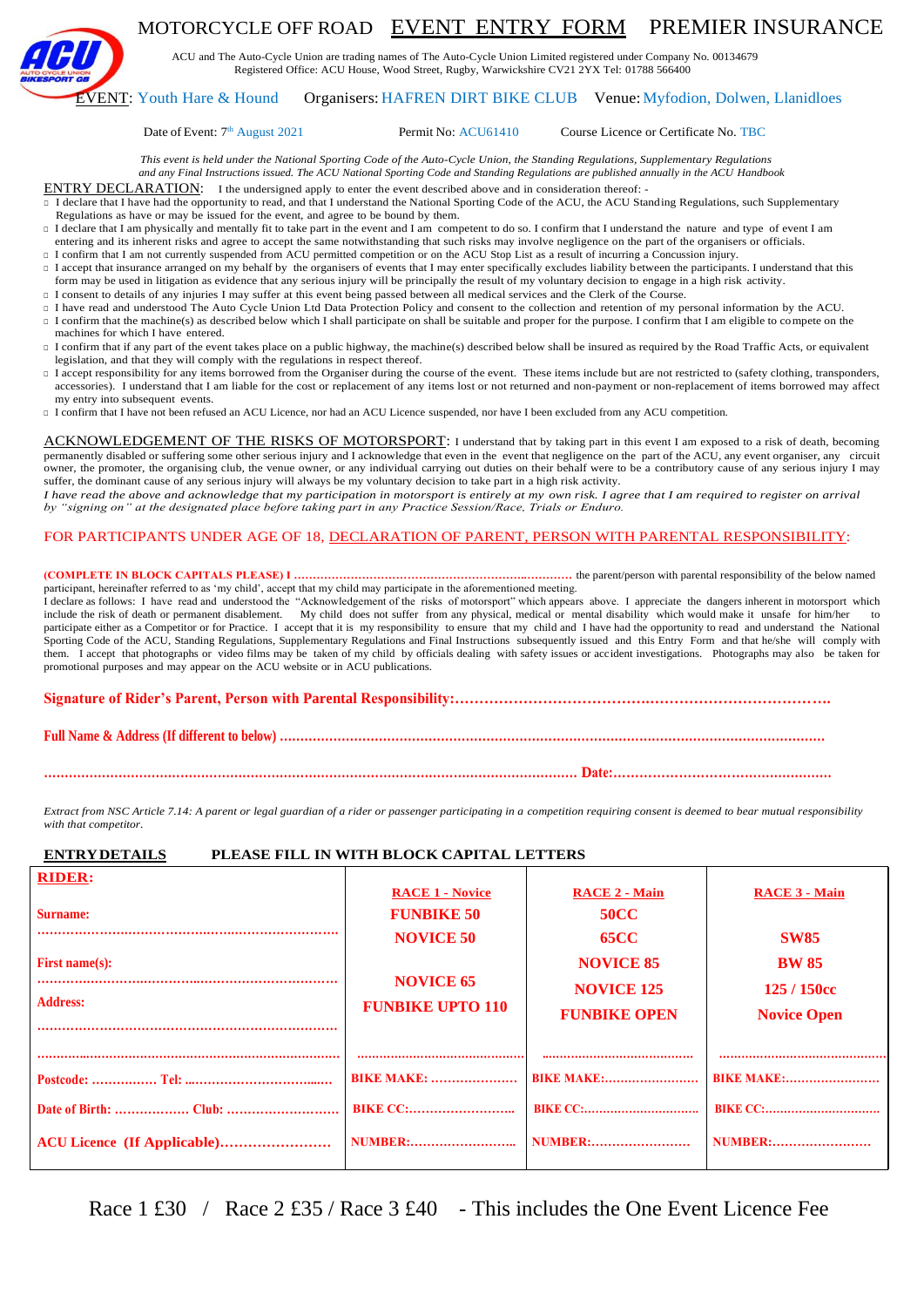

# www.hafrendbc.co.uk

WELSH OPEN YOUTH HARE AND HOUND **SERIES** 



Youth Hare 'n Hounds



# **Saturday 7th August**

**Race 1: 13:00 Race 2: 14:00 Race 3 15:50 Presentation to follow Race 3**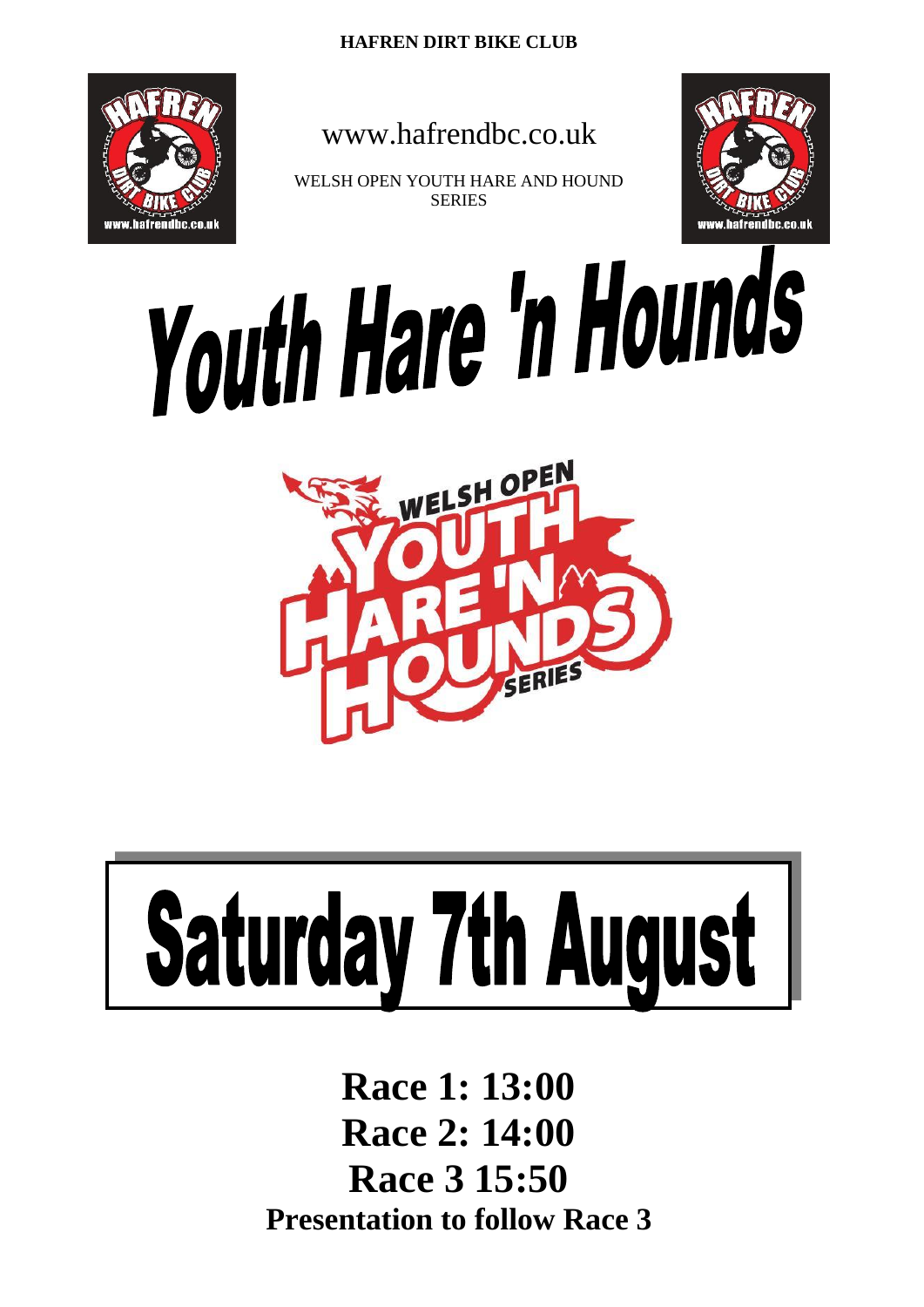YOUTH HARE 'N HOUNDS PERMIT No. ACU61410

Saturday 7<sup>th</sup> August 2021

# SUPPLEMENTARY REGULATIONS

## ANNOUNCEMENTS

An OPEN competition for motorcycles held under the General Council Competition of the A.C.U. together with the Enduro Sporting Code and these Supplementary Regulations and any Final Instructions. COVID 19 Restrictions . In order to adhere to current Government and ACU Hare n Hound Enduro Risk Assessment guidelines, the organiser has put in place various safety precautions which form part of these Supplementary Regulations (see Appendix1) Please ensure that you are familiar with these and abide by them when attending the event

## **OFFICIALS**

CENTRE STEWARD<br>CLUB STEWARDS Mr Wyn Hughes CLUB STEWARDS<br>
Mr Wyn Hughes<br>
Mr Martyn Lewis MACHINE EXAMINER CLERK OF THE COURSE EDWARD Edward Jones SECRETARY OF THE MEETING **Mrs Kate Jones**

**C/O ET James East Street, Rhayader, Powys Tel No: 01686 412530 8am to 6pm e-mail[: youthharehounds@gmail.com](mailto:youthharehounds@gmail.com)**

**Or FB message:** Welsh Open Youth Hare & Hound series

#### **START**

The start will be at Signposted off the Main A470, just East of Llanidloes. SY18 6LQ. First riders will start at 13:00. All riders to sign-on by 12:30. Machine Examination will take place between 11:00 and 12:30. Group 1 (Novice Group) will start at 13:00 & will be for a duration of 40 minutes, Group 2 (50cc/65cc/Novice 85cc) will start at 114:00, & will be for a duration on 1 hour, Group 3 (85cc S/W, 85cc B/W, 125/150cc, Novice 125 & Fun Bikes) will start at 15:30, & will be for a duration on 1 hour 15 minutes.

#### **ENTRIES**

To "Book-in" via FB Youth Hare & Hound Page prior to the event. All paperwork to be filled in and handed in at signing on the morning of the event.

FEES: Group 1 - £**30.00.** Group 2 - **£35.00**, Group 3 - **£40.00**. ACU 1 event license is included in the entry fee. PAYMENT IS CASH PREFERED. All cheques to be made payable to **HAFREN DBC.** Entry limit 180

#### **ROUTE**

Will be approximately 1 mile, This event will be run as a hare and hounds. There will be no special tests or time checks. Each group will have a set duration of time, riders will complete as many laps as they can within the time given. The course will be marked by tape and arrows. A shorter /Easier route will be marked within the course for Race 1.

#### **CLASSES**

Group 1: Fun Bike 50cc, Novice 50cc, Novice 65cc, Novice Fun Bike over 50cc, Trials Bike Group 2: 50cc, 65cc, Novice 85cc. Group 3: 85cc (Small Wheel), 85cc (Big Wheel), 125cc/150cc & Novice 125cc/150cc, Funbike Over 110cc

#### **CAPACITY FOR YOUTH MACHINES**

Riders aged 14 to 16 – Machines must be a minimum of 80cc and a maximum of 150cc (regardless of two or four stroke engine) and electric bikes up to 10bhp measured at the rear wheel.

Riders aged 12–14 – Machines must be a minimum of 80cc and a maximum of 85cc (regardless of two or four stroke engine) and electric bikes up to 10bhp measured at the rear wheel.

#### **AWARDS**

Presentation of Awards for the top Three, Five or Ten in each class, depending on number of riders per class, will take place after race 3